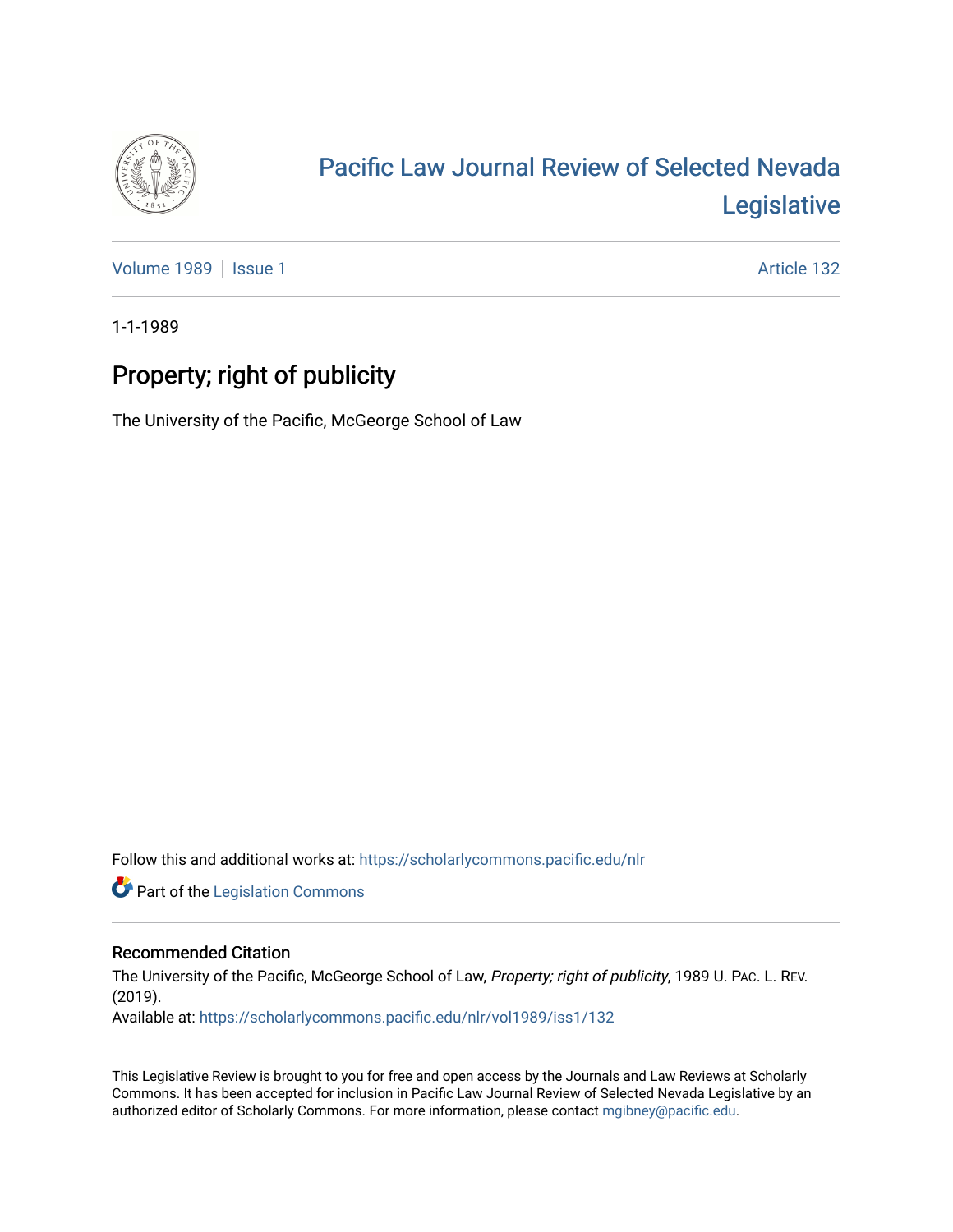## **Property; right of publicity**

NEV. REV. STAT. § 598. (new). SB 502 (Committee on Commerce and Labor); 1989 STAT. Ch. 697

Chapter 697 creates a statutory right of publicity in every natural person;<sup>1</sup> this right continues for fifty years after the person's death.<sup>2</sup> The right of publicity prevents the commercial use<sup>3</sup> of a person's identity without the written consent of the holder of the right.<sup>4</sup>

The right is transferable and inheritable; if the right has not been transferred, assigned, or inherited, it is extinguished upon the person's death.<sup>5</sup> The licensees and successors in interest of a decedent must follow a specified procedure to safeguard their interest;<sup>6</sup> failure to comply may either restrict the scope of the right, $\gamma$  or constitute a waiver of the entire right.<sup>8</sup> Prior to any commercial use, a user must make a good faith attempt to ascertain the identity of any successor in interest.<sup>9</sup>

HMA

2. *Id.* The right continues after death regardless of whether or not the right is commercially exploited during the person's lifetime.  $Id$ .

3. *See id.* sec. 2, at 1608 (definition of commercial use).

4. */d.* sec. 3, at 1608. Written consent is not required when the use is in material commercially sponsored, so long as the use is not directly connected with the commercial sponsorship.  $Id$ . Written consent is also not required when the use is in connection with a news, public affairs, or sports broadcast or publication, or when the use is connected with a single edition of an original work of art.  $Id$ . The owners or employees of an advertising medium are not liable for unauthorized use unless they had actual knowledge that the use was unauthorized. Id. sec. 5, at 1609.

*5. /d.* sec. 4, at 1609. The right, either whole or in part, may be assigned, sold, conveyed, freely given, bequeathed, or placed in a testamentary trust. */d.* 

6. /d. The successor in interest or licensee must file an application with the Secretary of State. */d.* The application must contain the legal and professional names of the deceased, the date of death, the name and address of the applicant, the right claimed, and the basis of the claim. Id.

7. *Id.* Successors in interest and licensees cannot assert a cause of action against a person who commercially uses a person's identity without authorization if that use began prior to the filing of an application to protect the successor's or licensee's claim. *Id.* 

8. *Id.* Licensees or successors in interest of a deceased who knew or should have known of an unauthorized commercial use, and who fail to register their claim to the right of publicity with the Secretary of State within six months after becoming aware of the unauthorized use, waive the right of publicity. Id.

9. */d.* 

*Review of Selected Nevada Legislation* 183

<sup>1. 1989</sup> Nev. Stat. ch. 697, sec. 3, at 1608 (enacting NEV. REV. STAT. § 598...........). The right of publicity exists in the name, voice, signature, photograph, or likeness of every natural person. */d.* This appears to be a codification of the common law tort of misappropriation. *See generally* RESTATEMENT (SECOND) OF TORTS § 65C (1978).